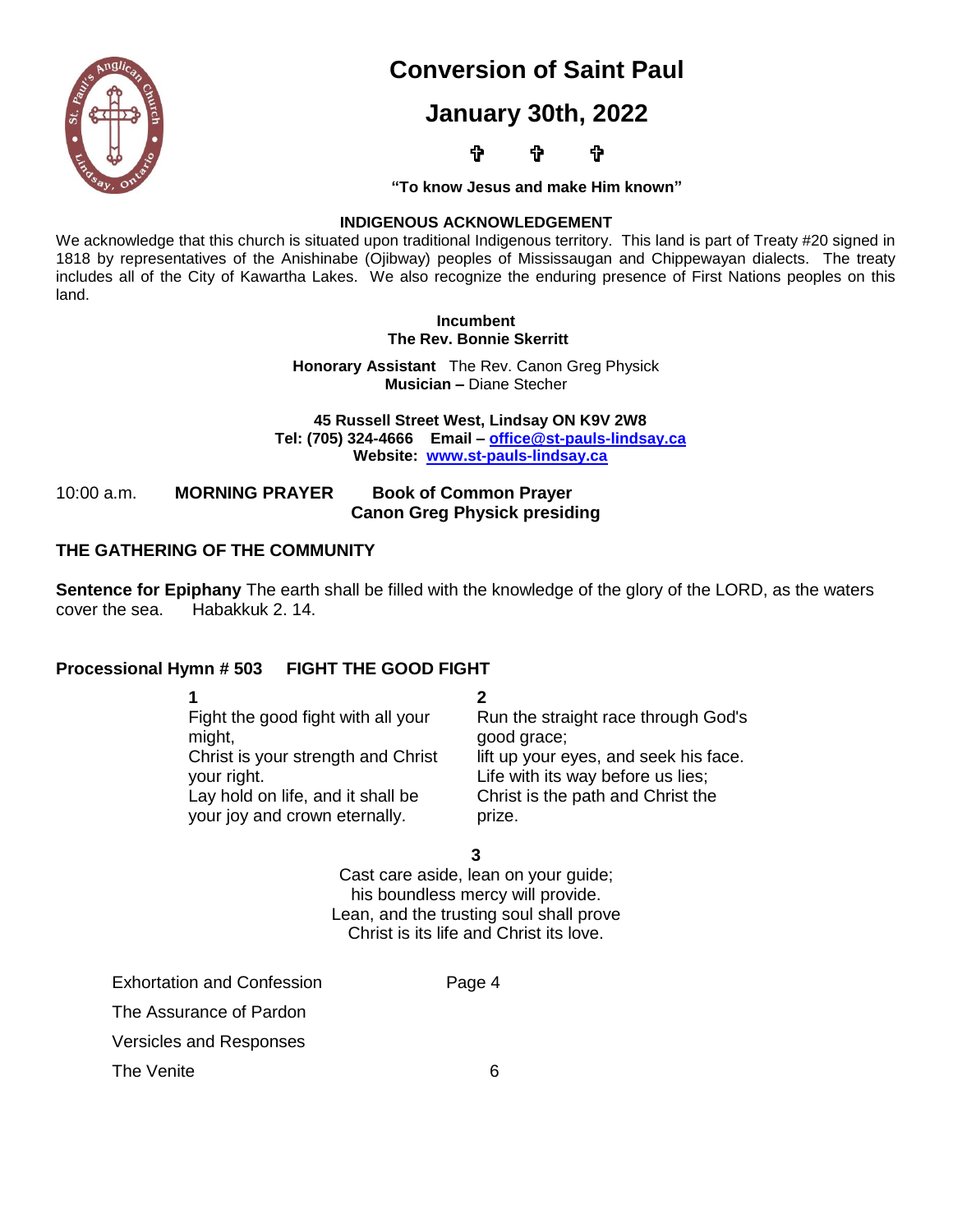#### **PROCLAMATION OF THE WORD**

| Psalm 67   | (congregation remain seated)                                                                                                                          | page 409                                                                                  |  |
|------------|-------------------------------------------------------------------------------------------------------------------------------------------------------|-------------------------------------------------------------------------------------------|--|
| Leader     | merciful unto us;                                                                                                                                     | GOD be merciful unto us, and bless us, / and show us the light of his countenance, and be |  |
| <b>ALL</b> | That thy way may be known upon earth, / thy saving health among all nations.                                                                          |                                                                                           |  |
| Leader     | Let the people praise thee, O God; / yea, let all the people praise thee.                                                                             |                                                                                           |  |
| <b>ALL</b> | O LET the nations rejoice and be glad; / for thou shalt judge the folk righteously, and<br>govern the nations upon earth.                             |                                                                                           |  |
| Leader     | Let the people praise thee, O God; / yea, let all the people praise thee.                                                                             |                                                                                           |  |
| <b>ALL</b> | THE earth hath brought forth her increase; / and God, even our own God, shall give us<br>his blessing.                                                |                                                                                           |  |
| Leader     | God shall bless us; / and all the ends of the world shall fear him.                                                                                   |                                                                                           |  |
| All        | GLORY be to the Father, and to the Son, / and to the Holy Ghost; As it was in the<br>beginning, is now, and ever shall be, / world without end. Amen. |                                                                                           |  |

#### **1st Lesson is written in Acts 26:9-23**

'Indeed, I myself was convinced that I ought to do many things against the name of Jesus of Nazareth. And that is what I did in Jerusalem; with authority received from the chief priests, I not only locked up many of the saints in prison, but I also cast my vote against them when they were being condemned to death. By punishing them often in all the synagogues I tried to force them to blaspheme; and since I was so furiously enraged at them, I pursued them even to foreign cities.

'With this in mind, I was travelling to Damascus with the authority and commission of the chief priests, when at midday along the road, your Excellency, I saw a light from heaven, brighter than the sun, shining around me and my companions. When we had all fallen to the ground, I heard a voice saying to me in the Hebrew language, "Saul, Saul, why are you persecuting me? It hurts you to kick against the goads." I asked, "Who are you, Lord?" The Lord answered, "I am Jesus whom you are persecuting. But get up and stand on your feet; for I have appeared to you for this purpose, to appoint you to serve and testify to the things in which you have seen me and to those in which I will appear to you. I will rescue you from your people and from the Gentiles to whom I am sending you to open their eyes so that they may turn from darkness to light and from the power of Satan to God, so that they may receive forgiveness of sins and a place among those who are sanctified by faith in me."

'After that, King Agrippa, I was not disobedient to the heavenly vision, but declared first to those in Damascus, then in Jerusalem and throughout the countryside of Judea, and also to the Gentiles, that they should repent and turn to God and do deeds consistent with repentance. For this reason the Jews seized me in the temple and tried to kill me. To this day I have had help from God, and so I stand here, testifying to both small and great, saying nothing but what the prophets and Moses said would take place: that the Messiah must suffer, and that, by being the first to rise from the dead, he would proclaim light both to our people and to the Gentiles.'

**Reader:** Here endth the First Lesson

#### **Te Deum** Page 7

#### **2nd Lesson** MATTHEW 10:16-22

See, I am sending you out like sheep into the midst of wolves; so be wise as serpents and innocent as doves. Beware of them, for they will hand you over to councils and flog you in their synagogues; and you will be dragged before governors and kings because of me, as a testimony to them and the Gentiles. When they hand you over, do not worry about how you are to speak or what you are to say; for what you are to say will be given to you at that time; for it is not you who speak, but the Spirit of your Father speaking through you. Brother will betray brother to death, and a father his child, and children will rise against parents and have them put to death; and you will be hated by all because of my name. But the one who endures to the end will be saved.

#### **Benedictus Page 9**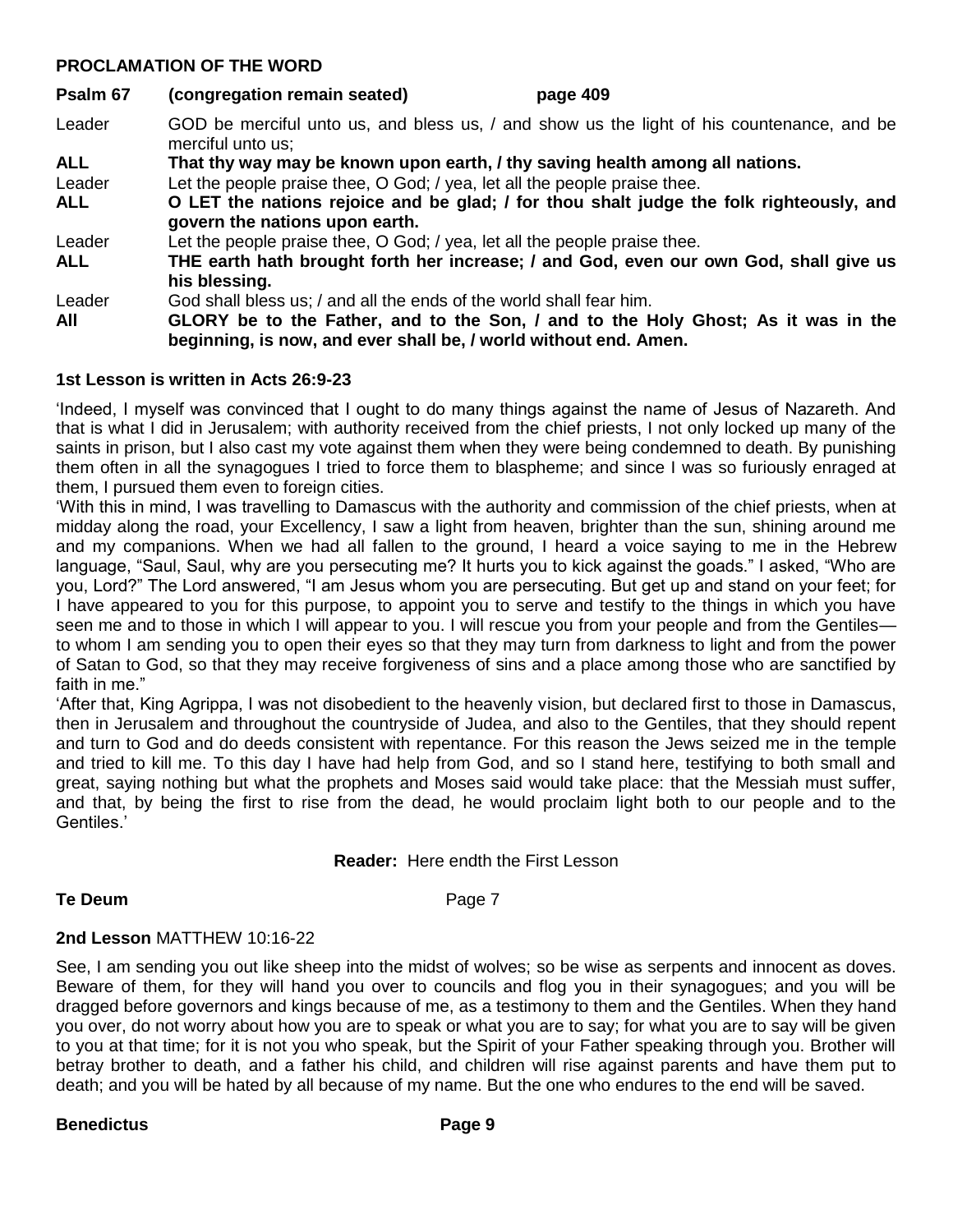### **Choir Anthem – By All Your Saints Still Striving**

| The Apostles' Creed | Page 10 |
|---------------------|---------|
| The Responses       | 10      |
| The Lord's Prayer   | 11      |

### **THE COLLECT OF THE DAY**

Almighty God, by the preaching of your servant Paul you caused the light of the gospel to shine throughout the world. May we who celebrate his wonderful conversion follow him in bearing witness to your truth; through Jesus Christ our Lord, who lives and reigns with you and the Holy Spirit, one God, now and for ever. **Amen**

#### **COLLECT FOR PEACE** Page 11

O GOD, who art the author of peace and lover of concord, in knowledge of whom standeth our eternal life, whose service is perfect freedom: Defend us thy humble servants in all assaults of our enemies; that we, surely trusting in thy defence, may not fear the power of any adversaries; through the might of Jesus Christ our Lord. *Amen.*

#### **COLLECT FOR GRACE** Page 11

O LORD our heavenly Father, Almighty and everlasting God, who hast safely brought us to the beginning of this day: Defend us in the same with thy mighty power; and grant that this day we fall into no sin, neither run into any kind of danger; but that all our doings may be ordered by thy governance, to do always that is righteous in thy sight; through Jesus Christ our Lord. *Amen*

## **Offertory Hymn # 341 GOD OF MERCY, GOD OF GRACE**

| God of mercy, God of grace,                                                                                                                                                                                                           | Let the people praise you, Lord; |  |  |
|---------------------------------------------------------------------------------------------------------------------------------------------------------------------------------------------------------------------------------------|----------------------------------|--|--|
| show the brightness of your face;                                                                                                                                                                                                     | be by all that live adored;      |  |  |
| shine upon us, Saviour, shine;                                                                                                                                                                                                        | let the nations shout and sing   |  |  |
| fill your church with light divine;                                                                                                                                                                                                   | glory to their Saviour King;     |  |  |
| and your saving health extend                                                                                                                                                                                                         | at your feet their tribute pay,  |  |  |
| unto earth's remotest end.                                                                                                                                                                                                            | and your holy will obey.         |  |  |
| 3<br>$\mathbf{1}$ , and the set of the set of the set of the set of the set of the set of the set of the set of the set of the set of the set of the set of the set of the set of the set of the set of the set of the set of the set |                                  |  |  |

Let the people praise you, Lord; earth shall then its fruits afford, God to us all blessings give, we to God devoted live; all below and all above one in joy and light and love.

#### **Prayer over the Gifts**

Blessed be thou, LORD God of Israel, for ever and ever. All that is in the heaven and in the earth is thine. All things come of thee, and of thine own have we given thee.

### **Prayer for the Queen and the Commonwealth Page 12**

ALMIGHTY God, the fountain of all goodness, we humbly beseech thee to bless our Sovereign Lady, Queen ELIZABETH, the Parliaments of the Commonwealth, and all who are set in authority under her; that they may order all things in wisdom, righteousness, and peace, to the honour of thy holy Name, and the good of thy Church and people; through Jesus Christ our Lord. **Amen.**

#### **Prayer for the Clergy and People Page 13**

ALMIGHTY and everlasting God, from whom cometh every good and perfect gift: Send down upon our Bishops and Clergy, and all Congregations committed to their charge, the healthful Spirit of thy grace; and that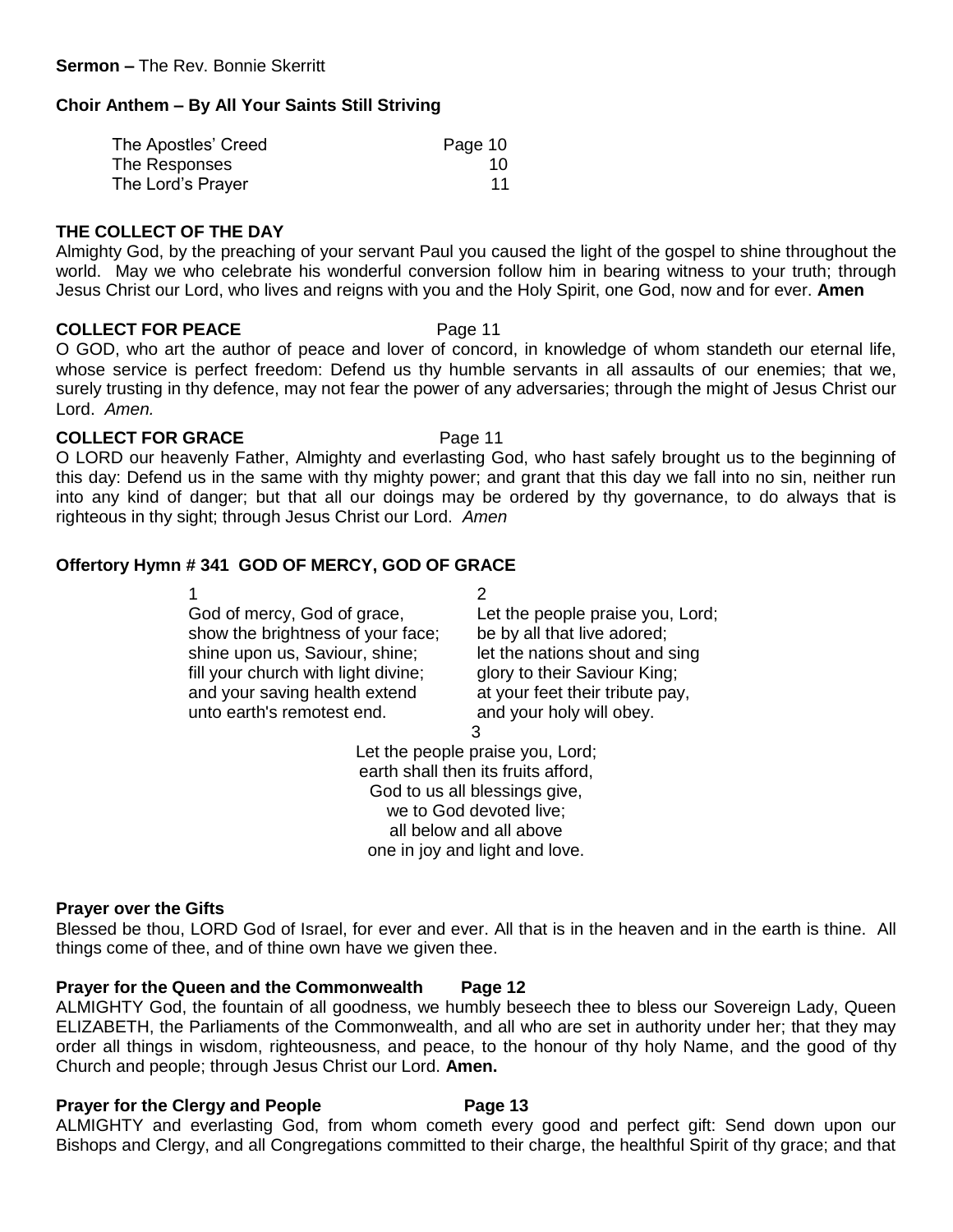they may truly please thee, pour upon them the continual dew of thy blessing. Grant this, O Lord, for the honour of our Advocate and Mediator, Jesus Christ *Amen.*

#### **Prayers of the People Page 14**

O GOD, the Creator and Preserver of all, we humbly beseech thee for all sorts and conditions of people; that thou wouldest be pleased to make thy ways known unto them, thy saving health unto all nations. More especially we pray for the good estate of the Catholic Church; that it may be so guided and governed by thy good Spirit, that all who profess and call themselves Christians may be led into the way of truth, and hold the faith in unity of spirit, in the bond of peace, and in righteousness of life. Finally we commend to thy fatherly goodness all those, who are any ways afflicted or distressed in mind, body, or estate; [*\*especially those for whom our prayers are desired;*] that it may please thee to comfort and relieve them, according to their several necessities, giving them patience under their sufferings, and a happy issue out of all their afflictions. And this we beg for Jesus Christ his sake. *Amen.*

ALMIGHTY God, Father of all mercies, We thine unworthy servants do give thee most humble and hearty thanks For all thy goodness and loving-kindness To us and to all people; [*\*particularly to those who desire now to offer up their praises and thanksgivings.*] We bless thee for our creation, preservation, and all the blessings of this life; But above all for thine inestimable love In the redemption of the world by our Lord Jesus Christ; For the means of grace, And for the hope of glory. And we beseech thee, give us that due sense of all thy mercies, That our hearts may be unfeignedly thankful, And that we show forth thy praise, Not only with our lips, but in our lives; By giving up ourselves to thy service, And by walking before thee in holiness and righteousness all our days; Through Jesus Christ our Lord, To whom, with thee and the Holy Ghost, be all honour and glory, world without end. **Amen.**

#### **Prayer of St. Chrysostom Page 14**

ALMIGHTY God, who hast given us grace at this time with one accord to make our common supplications unto thee; and dost promise that when two or three are gathered together in thy Name thou wilt grant their requests: Fulfil now, O Lord, the desires and petitions of thy servants, as may be most expedient for them; granting us in this world knowledge of thy truth, and in the world to come life everlasting. *Amen.*

#### Recessional Hymn # 444: **YOUR HAND O GOD, HAS GUIDED**

| Your hand, O God, has guided     | Your heralds   |
|----------------------------------|----------------|
| your flock from age to age;      | to greatest a  |
| your faithfulness is written     | they summo     |
| on history's open page.          | to share the   |
| Our fathers owned your goodness, | And this was   |
| and we their deeds record;       | in ev'ry deed  |
| and both to this bear witness:   | to all alike p |
| one church, one faith, one Lord! | one church,    |

2

s brought the gospel and the least: ned men and women areat King's feast. s all their teaching d and word, roclaiming: one faith, one Lord!

3

Your mercy will not fail us nor leave your work undone; with your right hand to help us the vict'ry shall be won. And then by earth and heaven your name shall be adored; and this shall be our anthem: one church, one faith, one Lord!

**Blessing The Grace**